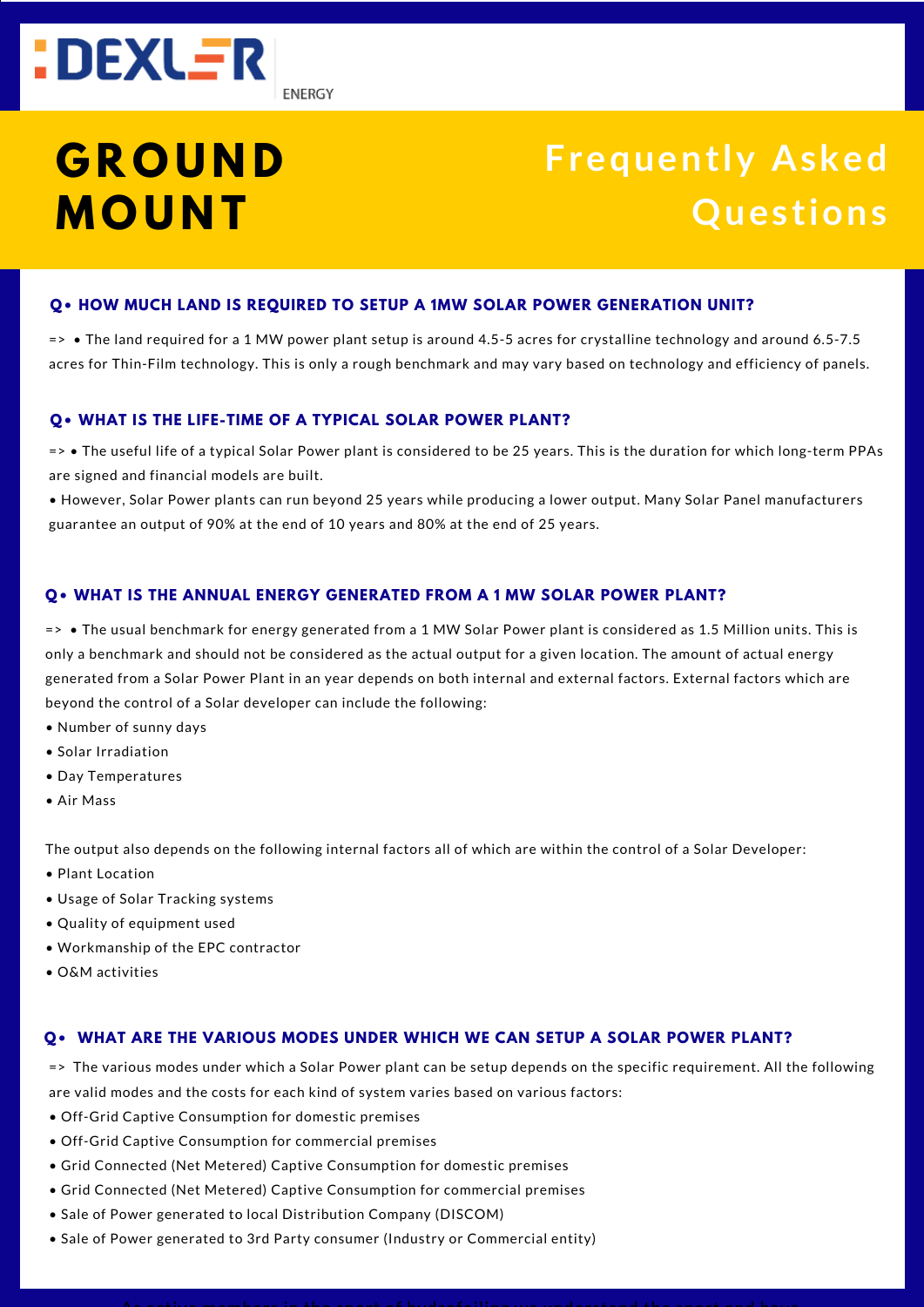

# **Frequently Asked Ques tions**

### **Q• WHAT IS THE COST OF SETTING UP A ROOFTOP SOLAR POWER PLANT FOR DOMESTIC OR COMMERCIAL USE ?**

=> • The various modes under which a Solar Power plant can be setup depends on the specific requirement. All the following are valid modes and the costs for each kind of system varies based on various factors:

#### **Q• WHAT SIZE SOLAR POWER PLANT IS REQUIRED FOR DOMESTIC OR COMMERCIAL USE?**

=> Identifying the Solar Power plant size for your domestic or commercial premises depends on the following factors:

- Wattage of appliances to be run on Solar
- Monthly energy consumption from these appliances
- Energy Backup or Days of Autonomy required
- Roof space available for plant setup

Based on these factors, the power plant sizing can be accordingly done at your end.

#### **Q• WHAT PERMISSIONS/CLEARANCES ARE REQUIRED TO SETUP A SOLAR PV PLANT?**

=> A certain set of permissions need to be obtained and documents need to be submitted in order to setup a Solar PV plant. While these may vary from state-to-state, in order to get a Solar PV Project Accredited by all State Load Dispatch Center (SLDC), the following are the statutory clearances and environmental clearances to be furnished:

- 1. Industrial Clearance
- 2. Land conversion (Agricultural to Non-Agricultural)
- 3. Environmental Clearance Certificate from PCB of respective state agency
- 4. Contract labour license from state Labour Department
- 5. Fire Safety certificate from state Fire Department
- 6. Latest tax receipt from the Municipal/Gram Panchayat for the factory land.
- 7. Auditor compliance certificate regarding fossil fuel utilization
- 8. Approval from Chief Electrical Inspector
- 9. Clearance from Forest department

Also, all necessary approvals/agreements before start of Solar PV project construction are to be furnished as and when necessary. These include the following:

- 10. Land purchase
- 11. Power Evacuation arrangement permission letter from DISCOM
- 12. Confirmation of Metering Arrangement and location
- 13. ABT meter type, Manufacture, Model, Serial No. details for Energy Metering.
- 14. Copy of PPA (important as Preferential PPA projects are not eligible for REC mechanism)
- 15. Proposed Model and make of plant equipment
- 16. Undertaking for compliance with the usage of fossil fuel criteria as specified by MNRE
- 17. Details of Connectivity with DISCOM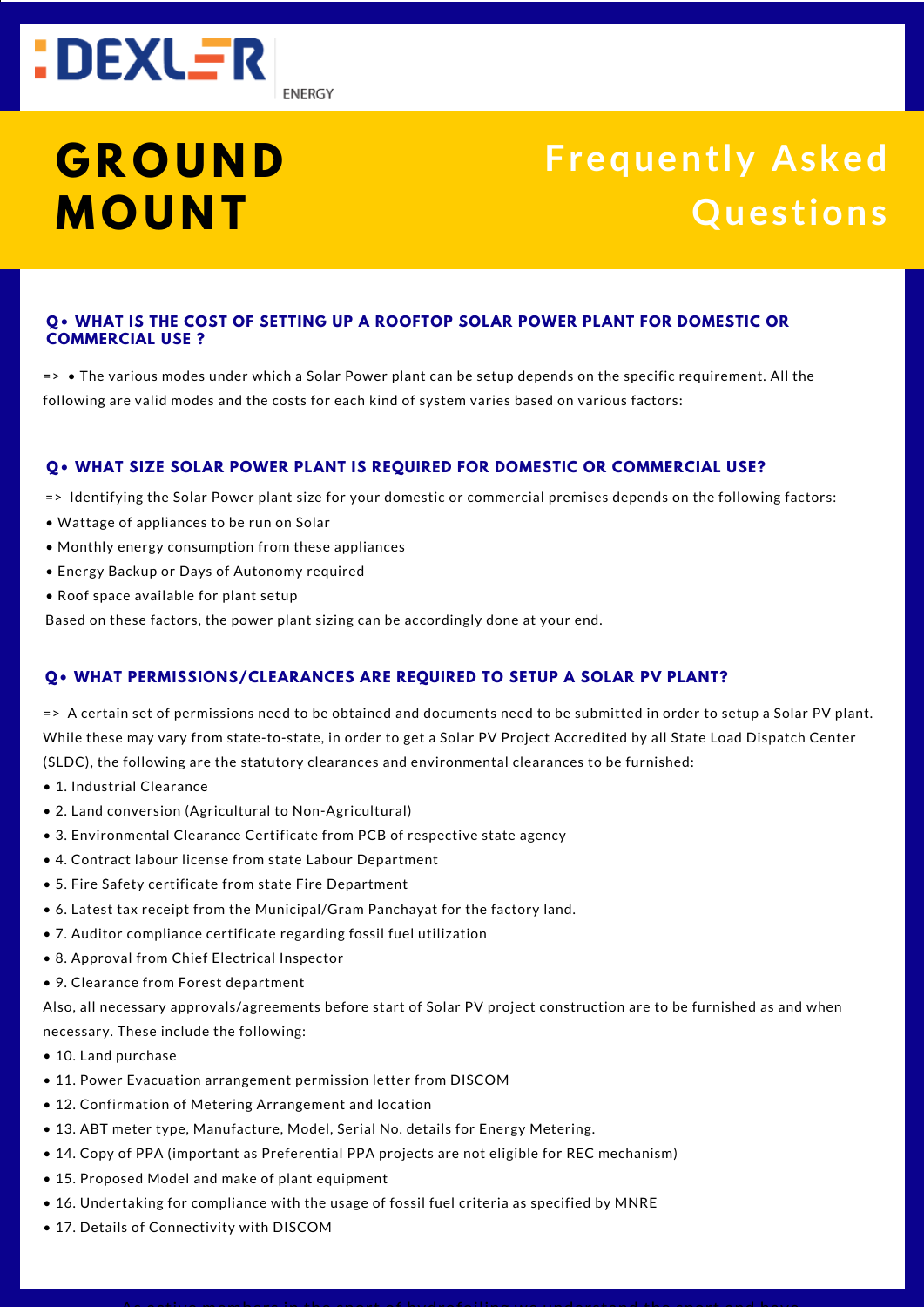

# **Frequently Asked Ques tions**

- 18. Connectivity Diagram and Single Line Diagram of Plant
- 19. Details of pending court cases with APERC, Supreme
- 20. Court of India or any other state courts
- 21. Any other documents requested by SLDC

While these are the documents that SLDC requires for project accreditation, these are typically the clearances/documents required in general for a Solar PV project.

#### **Q• •CAN SOLAR POWER DEVELOPERS AVAIL LOANS FROM BANKS FOR SOLAR POWER PLANT SETUP? WHAT IS THE LOAN % AND WHAT CRITERIA DOES A BANK/LENDING INSTITUTION LOOK FOR?**

=> The various modes under which a Solar Power plant can be setup depends on the specific requirement. All the following are valid modes and the costs for each kind of system varies based on various factors.

### **Q• SETUP COSTS AND POWER SALE TARIFF**

=> Total project cost per MW would be in the range of Rs.5.5 Crores-Rs.6 Crores depending on the kind of technology you are using, whether or not you are using tracking systems, the kind of EPC Contractor you choose for power plant system etc. CERC recently announced the benchmark tariff for setup of Solar PV and Thermal Plants in India.

### **Q• WHAT WOULD BE THE O & M COST?**

=> Central Electricity Regulatory Commission (CERC) benchmark costs for O&M is Rs.4.63 lakhs/year/MW for 2017-18 with a 5.00% increase every year. This varies from project to project based on the number of people you employ for maintenance, frequency of cleaning of panels, onsite-engineer availability etc.

#### **Q• WHAT WOULD BE THE PER UNIT EXPECTED SALE PRICE?**

=> This depends on the mode of sale of power and the consumer of power. In the case of sale of power to DISCOM, the prevailing Average Pooled Power Purchase Cost (APPC) will be applicable.

In the case of sale of power to 3rd Party consumer, a mutually agreed price can be agreed upon and accordingly a PPA can be signed.

It is to be kept in mind that several additional charges such as Wheeling Charges, Distribution Charges, Open-Access Charges, Cross-Subsidy Charges are applicable in the case of sale of power to 3rd party. These charges vary from State-to-State and DISCOM-to-DISCOM and even based on voltage levels.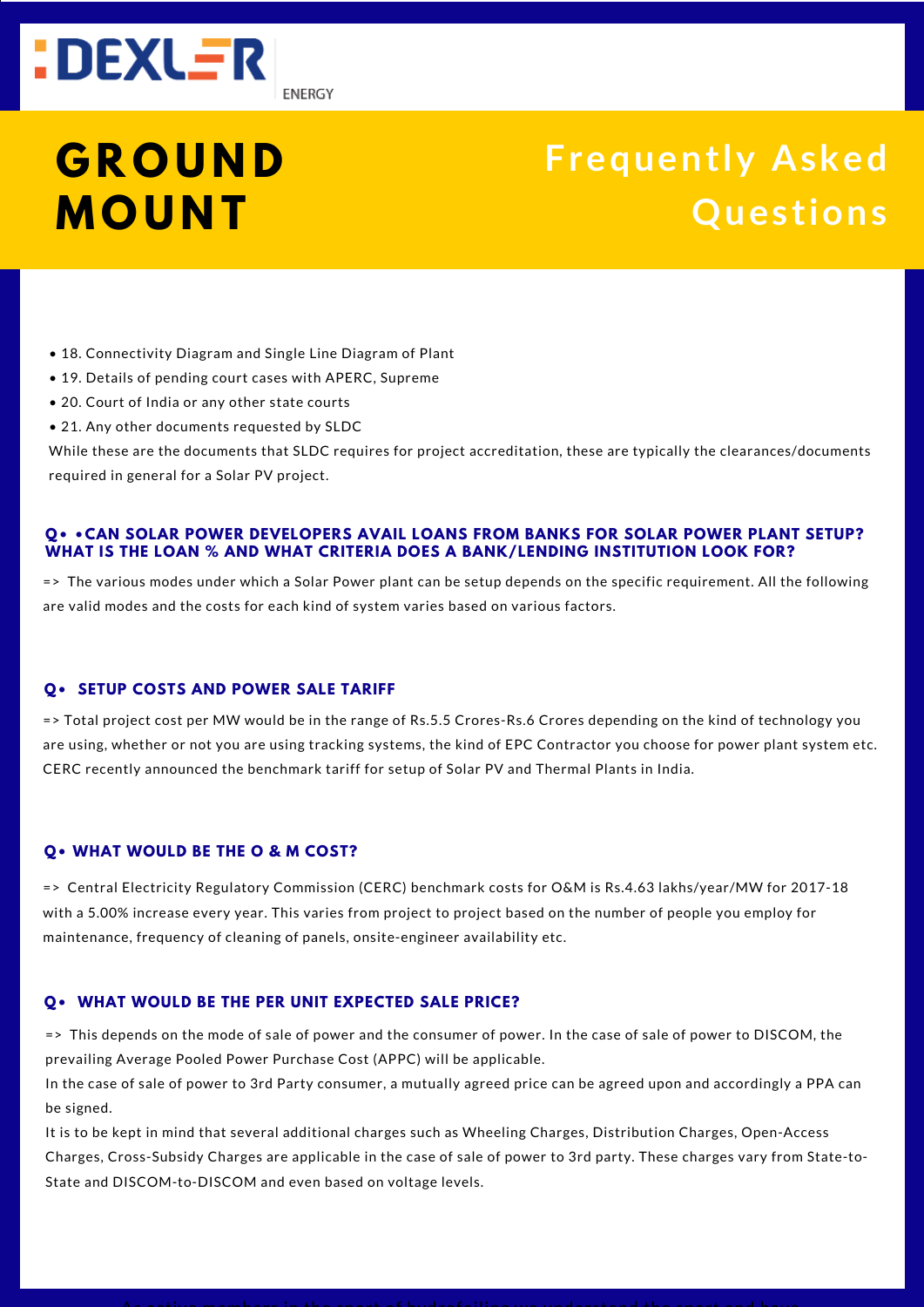

**ENERGY** 

# **G R O U N D M O U N T**

# **Frequently Asked Ques tions**

## **Q• RECS AND CARBON CREDITS (CERS)**

=> Solar Power Plants need to be Grid-Connected on order to avail REC benefits. Though there have been recommendations on multiple occasions that Off-Grid Solar Power plants be made eligible for RECs, the proposal is still under discussion. Solar Power plants setup under the following 3 modes are eligible for REC benefits:

- Power plants
- Sale of power to Govt. at APPC
- Sale of power to 3rd party at mutually agreed price

Captive Power Plants are eligible for RECs subject to the condition that Concessional/Promotional Transmission or Wheeling Tariffs and/or banking facility benefit are not availed. Also, Solar Power plants setup under Preferential Tariff schemes are not eligible for RECs. Check out more information on RECs

### **Q• CAN CDM BENEFITS (CARBON CREDITS) BE AVAILED FOR A SOLAR POWER PLANT?**

=> • Yes. REC Mechanism and CDM are mutually exclusive and hence a power developer can claim CDM benefits (Carbon Credits) also. However, it is to be noted that the current trading prices of Carbon Credits or Certified Emission Reductions (CERs) at the European ETS system is less than 0.7 Euro which are pretty low compared to the 15-20 Euro trading prices a few years back. At these prices, getting a Solar project registered under CDM mechanism does not make any sense as the payback for the expenses in the process itself takes several years. Unless the Solar Power Plant is of size 10 MW or more it does not make financial sense to go for Carbon Credits (CERs).

### **Q•BENEFITS FOR SOLAR POWER PLANTS,WHAT KIND OF CENTRAL/STATE BENEFITS ARE AVAILABLE FOR SOLAR POWER PLANT SETUP?**

=> Solar plants can be categorized into 2 broad categories – Grid Connected and Off-Grid plants. The usual Govt. support available for an Off-Grid plant is a Capital Subsidy of 30% on the project cost upto a maximum size of 500 KW. This can be claimed by the Manufacturer/Supplier/EPC Contractor (should be an MNRE accredited supplier) on behalf of the customer. Subsidy is not available for Grid Connected plants that engage in sale of power either to the local DISCOM or a 3rd party. Following are the benefits a Solar Power Developer involved in Sale of Power Generated can avail:

- Accelerated Depreciation Upto 90% of asset value with 80% depreciation allowed in the first three year.
- 10 years Tax Holiday Tax holiday can be availed for 10 years during which time Minimum Alternate Tax is still applicable (19.9305%) which can be offset against tax payable later.
- Other State specific exemptions which vary from state to state.